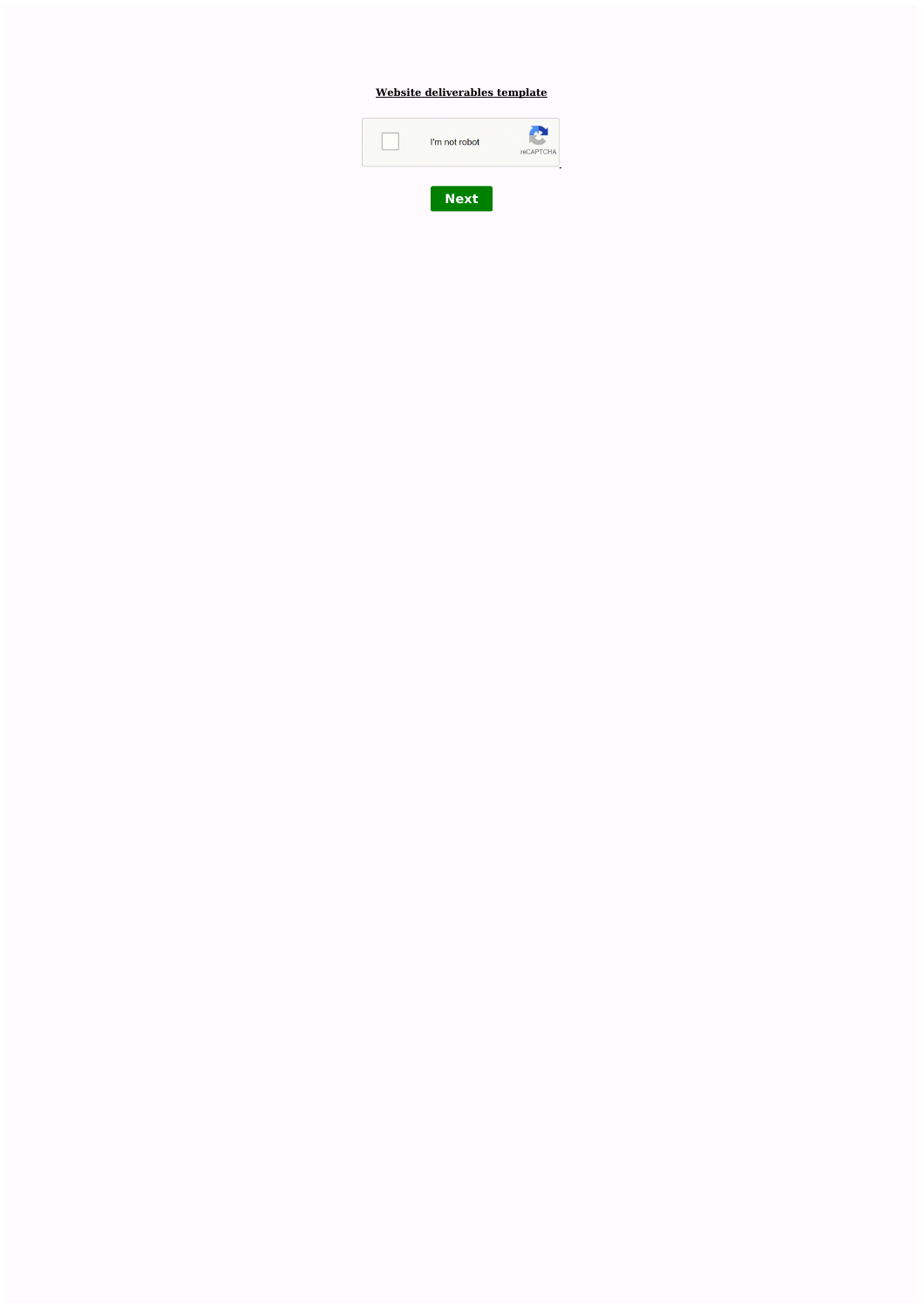## Website deliverables template

| Name of the Project:            |             |                            |                                 |                       |                       |
|---------------------------------|-------------|----------------------------|---------------------------------|-----------------------|-----------------------|
| <b>Location of the Project:</b> |             |                            |                                 |                       |                       |
|                                 |             |                            | <b>Scope of Work Statement</b>  |                       |                       |
|                                 |             |                            |                                 |                       |                       |
|                                 |             |                            | <b>Deliverables</b>             |                       |                       |
|                                 |             |                            |                                 |                       |                       |
|                                 |             |                            | <b>Exclusions</b>               |                       |                       |
|                                 |             |                            |                                 |                       |                       |
|                                 |             |                            | <b>Tasks and Schedule</b>       |                       |                       |
| S.No                            | Tasks       | <b>Goods Needed</b>        | <b>Services Needed</b>          | <b>Delivery Date</b>  | <b>Reporting Head</b> |
|                                 |             |                            |                                 |                       |                       |
|                                 |             |                            |                                 |                       |                       |
|                                 |             |                            | <b>Stakeholders</b>             |                       |                       |
| S.No                            |             | <b>Name of Stakeholder</b> |                                 | <b>Responsibility</b> |                       |
|                                 |             |                            |                                 |                       |                       |
|                                 |             |                            | <b>Estimate Cost of Project</b> |                       |                       |
|                                 |             |                            |                                 |                       |                       |
|                                 | <b>Type</b> |                            | <b>Description</b>              |                       | Cost                  |
| Internal Labor                  |             |                            |                                 |                       |                       |
| External Labor<br>Materials     |             |                            |                                 |                       |                       |
|                                 |             |                            |                                 |                       |                       |

Approvals

www.buzzle.com

|                                            | Nathan         | Richard  | Andrew | Dr.                     | Dr.          |
|--------------------------------------------|----------------|----------|--------|-------------------------|--------------|
| Linear Responsibility Chart                | Jordan         | Patrican | Cedeno | Wu                      | Reagle       |
| 1.0 Understand Customer Requirements       | 2              | 1        | 2      | 5                       | S.           |
| 1.1 Clarify Problem Statement              | 3              | 1        | 1      | 3,                      | 3,           |
| 1.2 Conduct Research                       | $\mathbf{2}$   | 1        | 1      | з                       | 3.           |
| 1.3 Develop Objectives Tree                | 2              | 1        | 1      | 4                       | 4            |
| 1.3.1 Draft Objectives Tree                | 2              | 1        | 2      | 4                       | 4            |
| 1.3.2 Review W/ Client                     | 2              | 1        | 1      | 4                       | 4            |
| 1.3.3 Revise Objectives Tree               | 2              | 1        | 1      | 4                       | 4            |
| 2.0 Analyze Function Requirements          | 3              | 1        | 1      | 4                       | 3            |
| 3.0 Design prototypes                      | $\overline{z}$ | 1        | 1      | 4                       | 3.           |
| 3.1 Draw Paper Sketches                    | 2              | 1        | 2      | 4                       | 3            |
| 3.2 3D Drawings on Autodesk                | 2.             | 1        | 1      | 4                       | 3            |
| 4.0 Build Prototype                        | 2              | 1        | 1      | 4                       | 3            |
| 4.1 Build Basic Mockup                     | z              | 2        | 1      | 4                       | 3            |
| 4.2 Finalize Second Prototype on           |                |          |        |                         |              |
| Autodesk                                   | 2              | 1        | 1      | 4                       |              |
| 4.3 Order Parts                            |                | 1        | 1      | 4                       | 3            |
| 4.4 Print Final Prototype Using 3D Printer | 2              | 1        | 1      | 4                       | 3            |
| 4.5 Assemble Device With Ordered Parts     | 2              | 1        | 1      | 4                       | 3            |
| 5.0 Evaluate Alternatives                  |                | 1        | 1      | 3.                      | 3            |
| 5.1 Weigh Objectives                       | 3              | 3        | 1      | з                       | 3.           |
| 5.2 Develop Test Protocol                  | 2              |          | 1      | 3.                      | 3            |
| 5.3 Conduct Tests                          | 1              | 1        | 1      | $\overline{\mathbf{z}}$ | $\bar{z}$    |
| 5.4 Report Test Results                    |                | 2,       | Ż.     | 3.                      | 3.           |
| 6.0 Select Preferred Design                | z              | 1        | 1      | 3.                      | 3.           |
| 7.0 Document Design Results                | 2              | 1        | 1      | 2                       | $\mathbf{z}$ |
| 7.1 Design Specifications                  | 2              | 1        | 1      | 4                       | 6.           |
| 7.2 Draft Final Report                     | ż              | 1        | z      | z                       | 2.           |
| 7.3 Design Review w/ Client                | 2              | 1        | 1      | 4                       |              |
| 8.0 Project Management                     |                |          |        |                         |              |
| 8.1 Weekly Meetings                        | 2              | 1        | 1      | 4                       | 5.           |
| 8.2 Develop Project Plan                   | 2              | 1        | 1      | 4                       |              |
| 8.3 Track Progress                         | $\mathbf{z}$   | 1        | 1      | 4                       | 4            |
| 8.4 Progress Reports                       | $\bar{z}$      | ٦.       | Ť.     | 4.                      |              |

 $\Box$  Product Development Roadmap Timeline DEV Milestones...

|          |                   |                                                       | Quarter 1 2018 Quarter 2 2018 Quarter 3 2018 |         | Quarter 4 2018 |
|----------|-------------------|-------------------------------------------------------|----------------------------------------------|---------|----------------|
| Releases |                   | <b>bory</b>                                           |                                              | $+1145$ |                |
|          | <b>Article 19</b> | the control of the control of the control of the con- | V10.0                                        |         |                |

| Milestones       |                       | 书<br><b>Beta</b>                         |                                                                               | A Phone/Tablet App Launch                                                                               |
|------------------|-----------------------|------------------------------------------|-------------------------------------------------------------------------------|---------------------------------------------------------------------------------------------------------|
|                  | <b>Key Dates</b>      | App Launch 2                             | 8% Market Share                                                               | 5% Market Share                                                                                         |
| Produtt          | <b>Integrations</b>   | <b>Ratio</b>                             | Cardumice<br><b><i>Structure</i></b>                                          | <b><i><u>Auctionen</u></i></b><br><b>TRAPACINES</b>                                                     |
|                  | Web Application       | <b>MyP Bagainment</b>                    | Plane App/In/Pi-M/SS                                                          | <b>Findure Scope</b>                                                                                    |
| Dev              | Infrastructure        | 50.00 Dreams                             | <b>Abaybea Leg</b>                                                            | - Lingrade Synthes Pergusterneries                                                                      |
|                  | ۵A<br>Web Application | <b>Charles have been</b>                 | <b><i>Narwood Tentre</i></b><br><b>Detroit Eng Pro</b><br><b>There</b> is the | <b>THE TANKIN</b><br><b>Adam Rental</b>                                                                 |
| <b>UX&amp;UL</b> | <b>Design</b>         | Weekend<br><b>SEVA Dange</b>             | find on<br><b>Cesar Admin Back End</b>                                        | Custom Colour Palettins<br><b>Butter Ste RAV</b><br><b>IFfiche App Discus weekwee</b><br><b>Barbara</b> |
| Meeting          | Student               | <b>President Laurence</b><br>flog Leanch | Contact Illacturing Strategy                                                  | Pud thedia approximated Content<br>Autoración<br>influenciar Parterns                                   |

This slide is 100% editable. Adapt it to your needs and capture your audience's attention.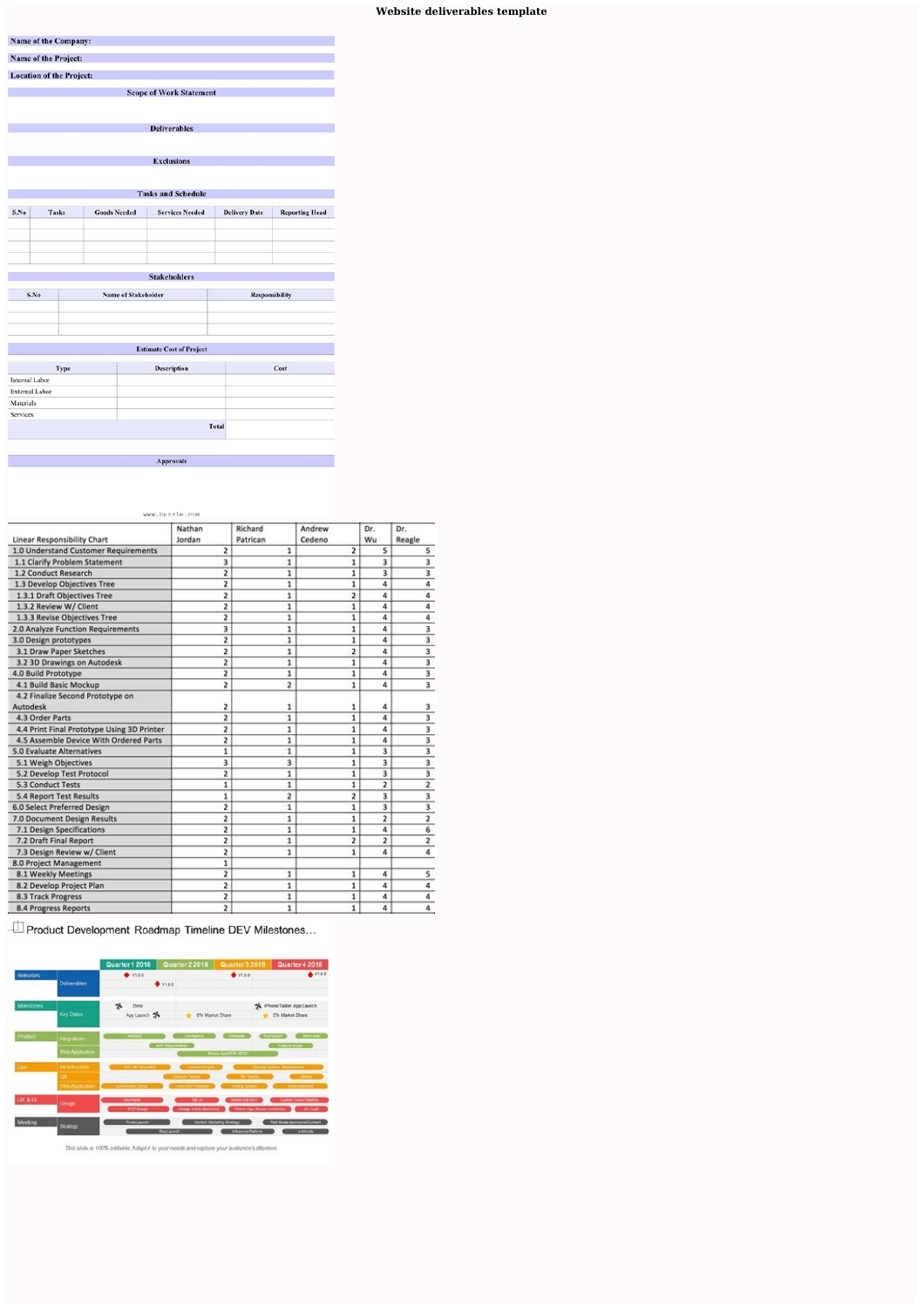| $\mathbf{K}$ and          |  |
|---------------------------|--|
| $\mathbf{K}$              |  |
| $\mathbf{N}_{\text{max}}$ |  |
| $\Box$                    |  |
| $\square$ and $\square$   |  |
|                           |  |

| Software Development Plan              | $0\%$                     |  |  |
|----------------------------------------|---------------------------|--|--|
| · Research · Discovery (click to edit) | D%                        |  |  |
| Define project scope (click to edit)   | <b>COL</b>                |  |  |
| Conduct stakeholder interviews         | òк                        |  |  |
| Scope finalized                        | σ                         |  |  |
| Conduct user research                  | ò.                        |  |  |
| Gather requirements                    | <b>ON</b>                 |  |  |
| Requirements finalized                 | Œ                         |  |  |
| Kickoff meeting                        | المناول                   |  |  |
| O Task   Milestone   Group of Tasks    |                           |  |  |
| @ + Design                             | $\rho_{\rm{NN}}$          |  |  |
| High-level design / flow charts        | Insert Task Below         |  |  |
| Design check-in                        | Insert Milestone Below    |  |  |
| Design period                          | <b>Insert Group Below</b> |  |  |

Deliver final design

| Edit |        |
|------|--------|
|      |        |
| DV.  |        |
| O's  |        |
|      |        |
| os.  |        |
| ÓЪ,  |        |
|      | Delete |

Duplicate

Some documents on this page are in PDF format. Please download Adobe Reader to view these documents. Santoshi Deliverable is a very common term used in project can have more results to achieve during the project life cycle of the project and can be defined as something unique, tangible or intangible in 194; 160product due to a project. A delivery could be a report, document or software product, or any other essential block of a project. A de not be part of the service or product delivered to end-users. Examples of internal outcomes include project management, training,1994; 160th test. Outside products are usually those supplied to the customer or interested p all project tasks to have concrete results. For example: in a software development project, a research paper, a project project project, project project, a creating a user manual, etc., are some of the results. Some main e When developing a software program for a customer, these software products are customized and usually delivered in phases. For example, In the case of a website or a banking application, different pages or modules are deve product, designing the floor plan, building/completing every room, etc., are milestones that result in the final production "the home". A training program is another example of a deliverable. Although the training product are some of the outcomes that must be produced to reach and complete the final deliverable. To illustrate the results of the project, let's take an example of a project for the creation of a website of a retail bank. Creat requirements, the design of the website, the finalization of the content, the agreement and the organization of the infrastructure. Completed tasks for these outputs are the results Project, some of which are listed below: Module Design. Credit Card Detail Page Configuration of the infrastructure infrastructure infrastructure infrastructure Name: Project for which the list of deliverables is being prepared Project ID: Unique Project IAC Stat Serial Number Product Name: Task to deliver. Description: Description: Description: Describe or provide a brief summary of what the product to be delivered Owner: Person to whom the deliverable has been assigned and is res the deliverable End Date: The Expiry date by which the deliverable should be completed and delivered Comments: This field takes note of any additional notes or comments. To summarize, a deliverable project is a result prod complete. Download this pattern now !!!